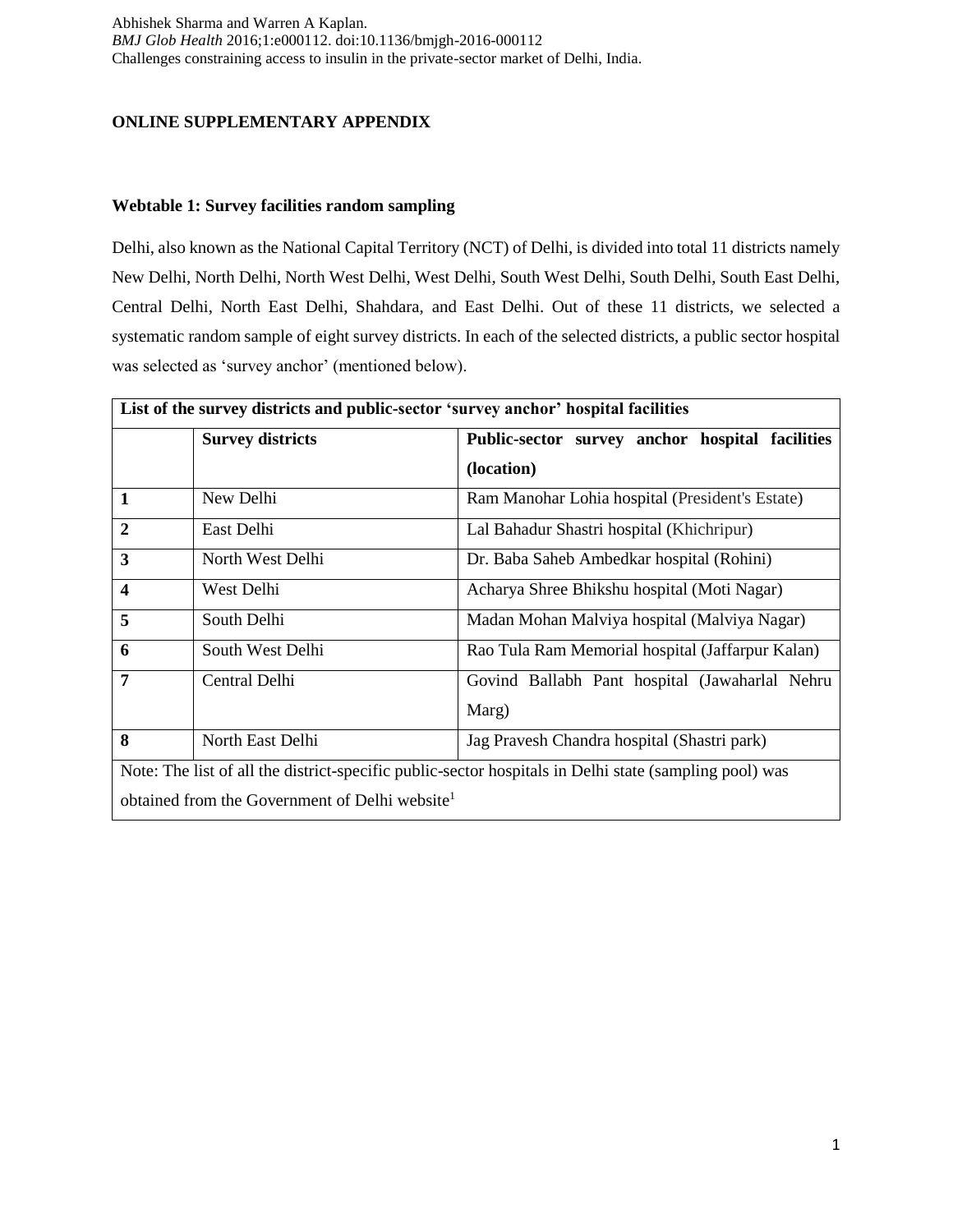

Figure: Map indicates the surveyed private-sector retail pharmacies (colored pins) in each of the eight districts. This map is generated based on the GPS coordinates collected at the site of surveyed retail pharmacy. The dark gray outline roughly marks the borders of the Delhi state, India.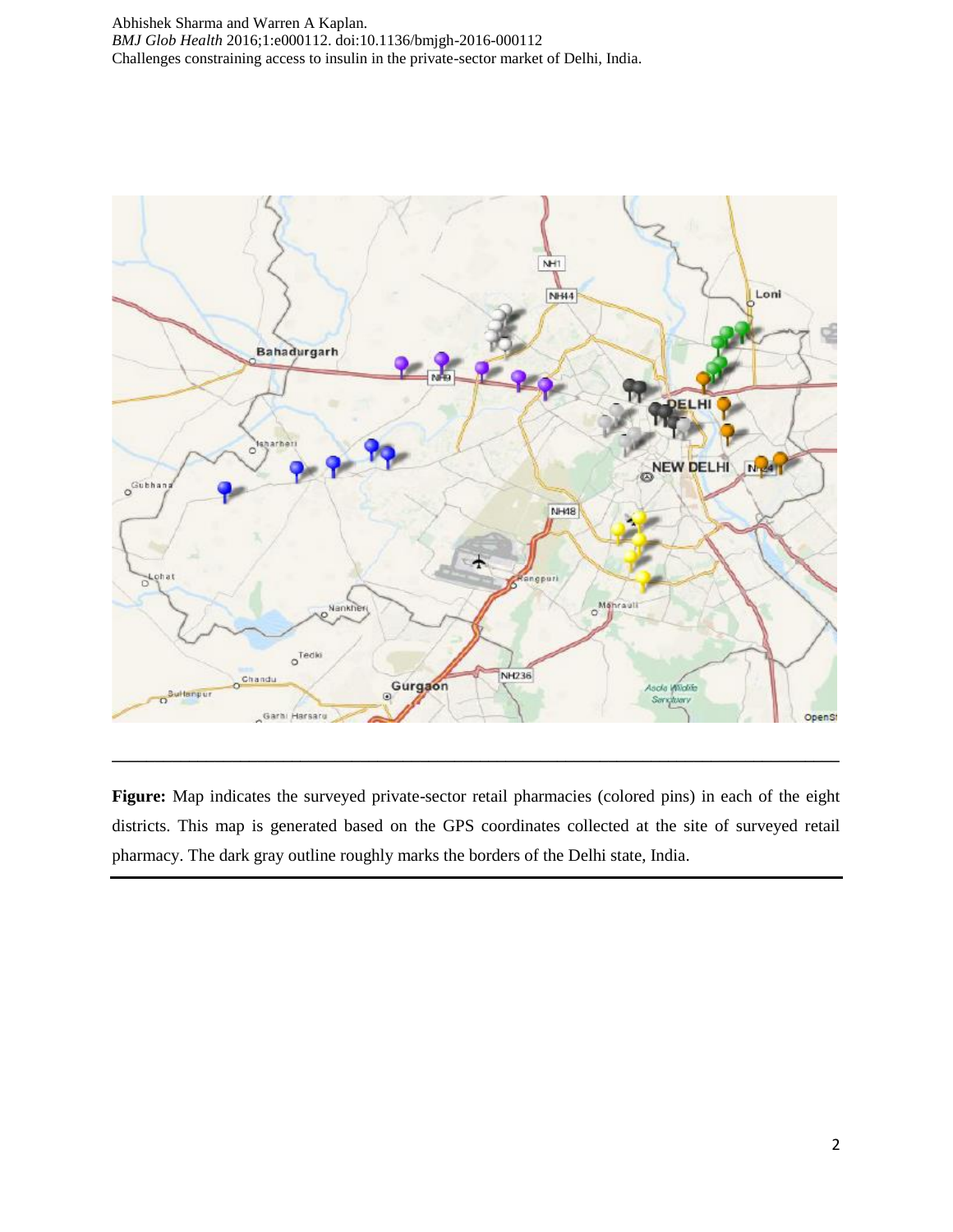| Webtable 2. Public-sector insulin procurement prices (USD)                                         |                  |                                                                                                                          |                                  |  |  |  |
|----------------------------------------------------------------------------------------------------|------------------|--------------------------------------------------------------------------------------------------------------------------|----------------------------------|--|--|--|
| <b>Insulin</b>                                                                                     | Procurement      | <b>Health department (year)</b>                                                                                          | <b>Price source</b>              |  |  |  |
|                                                                                                    | price per 100 IU |                                                                                                                          |                                  |  |  |  |
|                                                                                                    | 10 ml vial (USD) |                                                                                                                          |                                  |  |  |  |
| Soluble insulin; 40 IU/ml                                                                          | 2.3922           | Government of NCT of Delhi 2014                                                                                          | Colleagues at local university   |  |  |  |
| Soluble insulin; 40 IU/ml                                                                          | 1.8961           | Government of NCT of Delhi 2013                                                                                          | Colleagues at local university   |  |  |  |
| Soluble insulin; 40 IU/ml                                                                          | 2.4927           | Municipal Corporation of Delhi<br>(MCD) 2013                                                                             | Colleagues at local university   |  |  |  |
| Soluble insulin (Human                                                                             | 2.5371           | Municipal Corporation of Delhi                                                                                           | MCD Price booklet                |  |  |  |
| insulin R); 40 IU/ml                                                                               |                  | 2013                                                                                                                     |                                  |  |  |  |
| Soluble insulin (Human                                                                             | 2.3298           | Government of NCT of Delhi 2013                                                                                          | Lok Nayak hospital e-tender      |  |  |  |
| insulin R); $40$ IU/ml                                                                             |                  |                                                                                                                          |                                  |  |  |  |
| Soluble insulin (Human                                                                             | 2.2874           | Government of NCT of Delhi 2013                                                                                          | Lok Nayak hospital e-tender      |  |  |  |
| insulin R) 100 IU/ml                                                                               |                  |                                                                                                                          |                                  |  |  |  |
| Biphasic isophane 30/70                                                                            | 2.3923           | Government of NCT of Delhi 2014                                                                                          | Colleagues at local university   |  |  |  |
| insulin; 40 IU/ml                                                                                  |                  |                                                                                                                          |                                  |  |  |  |
| Biphasic isophane 30/70                                                                            | 2.3923           | Government of NCT of Delhi 2014                                                                                          | Colleagues at local university   |  |  |  |
| insulin; 40 IU/ml                                                                                  |                  |                                                                                                                          |                                  |  |  |  |
| Biphasic isophane 30/70                                                                            | 2.4927           | Municipal Corporation of Delhi                                                                                           | MCD Price booklet                |  |  |  |
| insulin; 40 IU/ml                                                                                  |                  | 2013                                                                                                                     |                                  |  |  |  |
| Biphasic isophane 30/70                                                                            | 2.3298           | Government of NCT of Delhi 2013                                                                                          | Lok Nayak hospital e-tender      |  |  |  |
| insulin; 40 IU/ml                                                                                  |                  |                                                                                                                          |                                  |  |  |  |
| Biphasic isophane 30/70                                                                            | 3.0257           | Government of NCT of Delhi 2013                                                                                          | Baba Saheb Ambedkar hospital     |  |  |  |
| insulin; 40 IU/ml                                                                                  |                  |                                                                                                                          | online documents                 |  |  |  |
| Human insulin 50/50; 40                                                                            | 2.0776           | Central government (2013)                                                                                                | Colleagues at local university   |  |  |  |
| IU/ml                                                                                              |                  |                                                                                                                          |                                  |  |  |  |
| Human insulin 50/50; 100                                                                           | 14.8244          | Central government (2013)                                                                                                | Central government rate contract |  |  |  |
| IU/ml                                                                                              |                  |                                                                                                                          | $-138$                           |  |  |  |
|                                                                                                    |                  | Public-sector procurement prices refer to the price at which the government or public-sector hospitals procured insulin. |                                  |  |  |  |
|                                                                                                    |                  | We obtained these prices from colleagues at a local university and also performed web searches to find public-sector     |                                  |  |  |  |
| medicine procurement and rate contract documents uploaded on governments' and hospitals' websites. |                  |                                                                                                                          |                                  |  |  |  |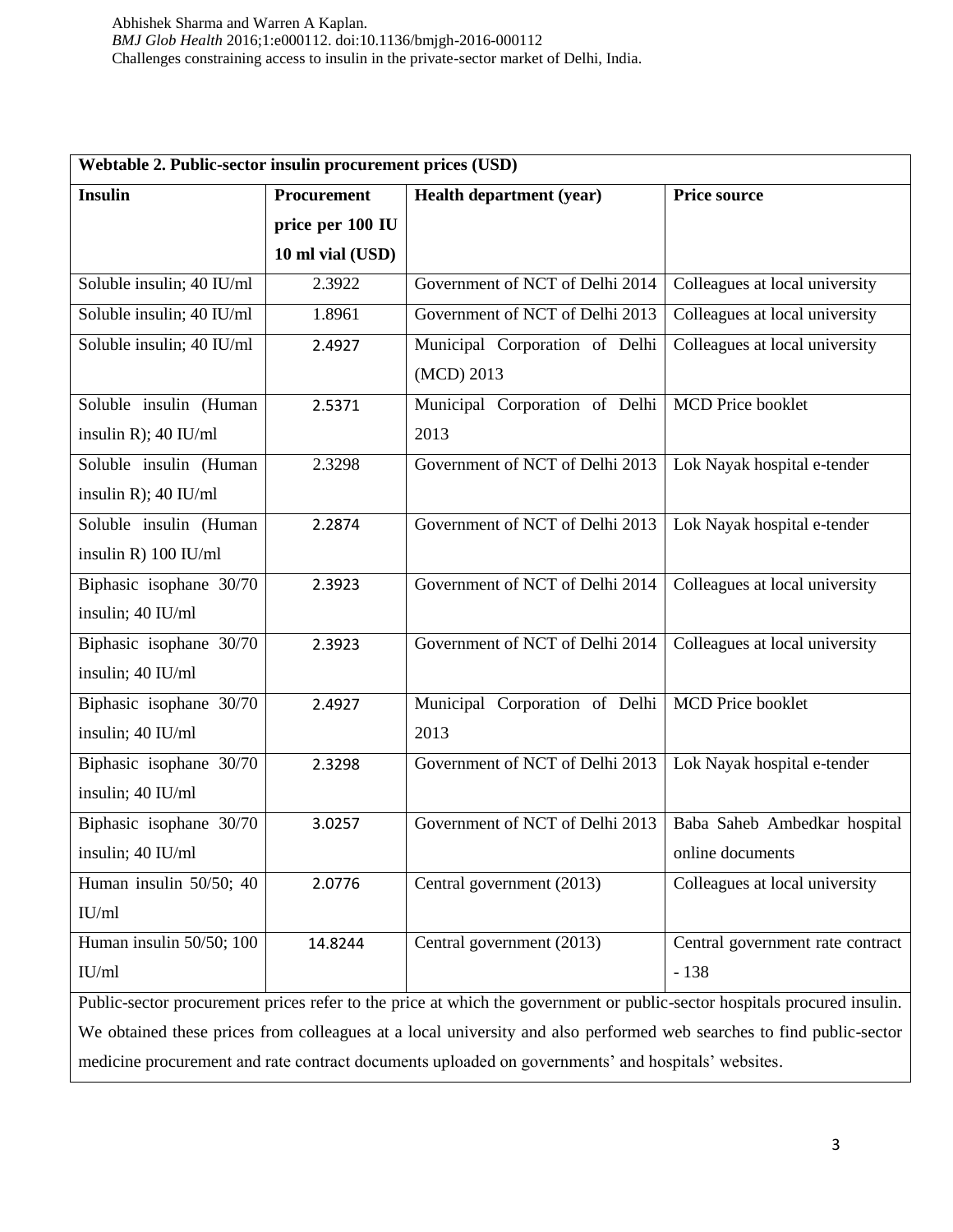| Webtable 3: List of insulin listed in 2013 Delhi's essential medicine list |                      |  |  |  |  |
|----------------------------------------------------------------------------|----------------------|--|--|--|--|
| <b>Insulin molecule</b>                                                    | <b>Strength</b>      |  |  |  |  |
| Insulin Soluble (Human)                                                    | $40$ IU/ml           |  |  |  |  |
| Insulin NPH (Human)                                                        | $40$ IU/ml           |  |  |  |  |
| Insulin Premixed (Human) 30%/70%                                           | $40$ IU/ml           |  |  |  |  |
| Insulin Premixed (Human) 30%/70%                                           | $100 \text{ H}$ J/ml |  |  |  |  |
| Insulin Glargine (Human)                                                   | $100$ IU/ml          |  |  |  |  |
| Insulin Lispro / Apart / Inj. Glulisine                                    | $100$ IU/ml          |  |  |  |  |

|                 |                           |                                                     |                                           |                                               | Webtable 4. Availability of insulin in retail pharmacies in Delhi state by type, delivery device and |  |  |  |  |
|-----------------|---------------------------|-----------------------------------------------------|-------------------------------------------|-----------------------------------------------|------------------------------------------------------------------------------------------------------|--|--|--|--|
|                 |                           |                                                     | place of company's corporate headquarters |                                               |                                                                                                      |  |  |  |  |
|                 | Insulin type and delivery |                                                     |                                           | Place of company's corporate headquarters     |                                                                                                      |  |  |  |  |
| device          |                           | <b>Indian</b><br><b>Percent availability</b><br>(n) |                                           | Foreign<br><b>Percent availability</b><br>(n) | <b>Combined</b> (both<br><b>Indian</b><br>and foreign)<br><b>Percent availability</b><br>(n)         |  |  |  |  |
| Human           | insulin                   | (A <sup>II</sup> )                                  | $25.0\%$ (10)                             | $90.0\%$ (36)                                 | 90.0% (36/40)                                                                                        |  |  |  |  |
| molecules)      |                           |                                                     |                                           |                                               |                                                                                                      |  |  |  |  |
| Vial            | $40$ IU/ml                |                                                     | $20.0\%$ (8)                              | 77.5% (31)                                    | 77.5% (31)                                                                                           |  |  |  |  |
|                 | $100$ IU/ml               |                                                     | $0.0\%$ (0)                               | $15.0\%$ (6)                                  | $15.0\%$ (6)                                                                                         |  |  |  |  |
| Cartridge       | $40$ IU/ml                |                                                     | $0.0\%$ (0)                               | $2.5\%$ (1)                                   | $2.5\%$ (1)                                                                                          |  |  |  |  |
|                 | $100$ $\mathrm{IU/ml}$    |                                                     | $7.5\%$ (2)                               | 25.0% (9)                                     | 25.0% (9)                                                                                            |  |  |  |  |
| Pen             | 40 IU/ml                  |                                                     | $0.0\%$ (0)                               | $0.0\%$ (0)                                   | $0.0\%$ (0)                                                                                          |  |  |  |  |
|                 | $100$ IU/ml               |                                                     | $0.0\%$ (0)                               | $22.5\%$ (4)                                  | 22.5% (4)                                                                                            |  |  |  |  |
|                 |                           |                                                     |                                           |                                               |                                                                                                      |  |  |  |  |
| <b>Analogue</b> | insulin                   | (A <sup>II</sup> )                                  | $5.0\%$ (2/40)                            | 32.5% (13/40)                                 | $32.5\%$ (13)                                                                                        |  |  |  |  |
| molecules)      |                           |                                                     |                                           |                                               |                                                                                                      |  |  |  |  |
| Vial            | $40$ IU/ml                |                                                     | $0.0\%$ (0)                               | $0.0\%$ (0)                                   | $0.0\%$ (0)                                                                                          |  |  |  |  |
|                 | $100$ IU/ml               |                                                     | $0.0\%$ (0)                               | $0.0\%$ (0)                                   | $0.0\%$ (0)                                                                                          |  |  |  |  |
| Cartridge       | $40$ IU/ml                |                                                     | $0.0\%$ (0)                               | $0.0\%$ (0)                                   | $0.0\%$ (0)                                                                                          |  |  |  |  |
|                 | $100$ IU/ml               |                                                     | $5.0\%$ (2)                               | $17.5\%$ (7)                                  | $17.5\%$ (7)                                                                                         |  |  |  |  |
| Pen             | 40 IU/ml                  |                                                     | $0.0\%$ (0)                               | $0.0\%$ (0)                                   | $0.0\%$ (0)                                                                                          |  |  |  |  |
|                 | $100$ IU/ml               |                                                     | $0.0\%$ (0)                               | 22.5% (9)                                     | 22.5% (9)                                                                                            |  |  |  |  |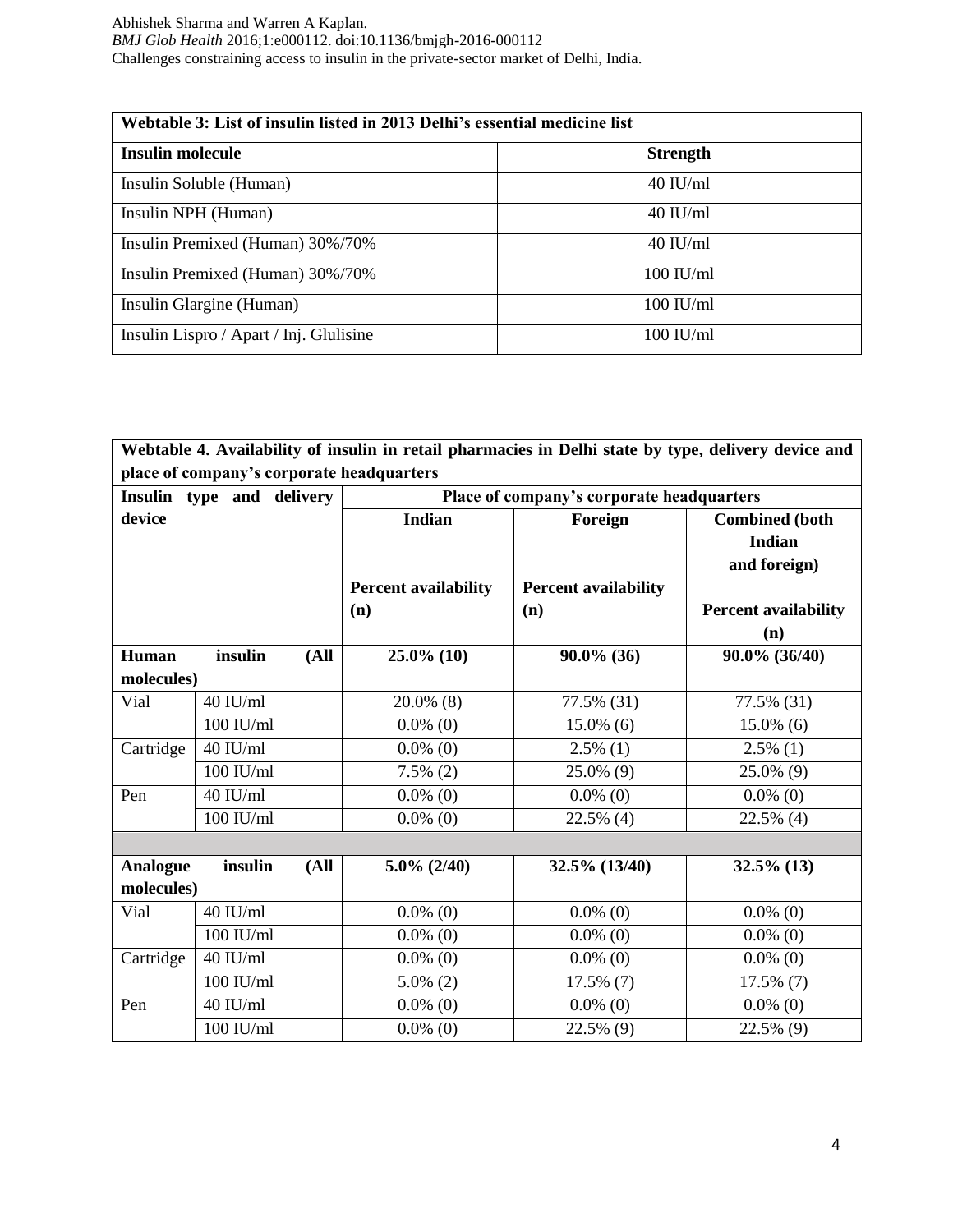| Webtable 5: Occurrence of insulin (any brand or company) in the private-sector market in Delhi state, |                                                    |                 |                                          |               |  |  |
|-------------------------------------------------------------------------------------------------------|----------------------------------------------------|-----------------|------------------------------------------|---------------|--|--|
| India                                                                                                 |                                                    |                 |                                          |               |  |  |
| <b>Insulin type</b>                                                                                   | <b>Molecule description</b>                        | <b>Strength</b> | <b>Brand (company)</b>                   | Occurrence    |  |  |
| <b>Human</b> insulin                                                                                  | Soluble insulin                                    | 40 IU/ml*       | Actrapid HM (Novo Nordisk)               | $40.0\%$ (16) |  |  |
|                                                                                                       |                                                    |                 | Huminsulin NPH (Lilly)                   | $7.5\%$ (3)   |  |  |
|                                                                                                       |                                                    |                 | Huminsulin R (Lilly)                     | $7.5\%$ (3)   |  |  |
|                                                                                                       |                                                    |                 | Wosulin R (Wockhardt)                    | $5.0\%$ (2)   |  |  |
|                                                                                                       |                                                    |                 | Actrapid<br>Human<br>(Novo<br>Nordisk)   | $2.5\%$ (1)   |  |  |
|                                                                                                       |                                                    |                 | Actrapid<br>(Novo<br>Human<br>Nordisk)   | $2.5\%$ (1)   |  |  |
|                                                                                                       |                                                    |                 | Lupisulin (Lupin)                        | $2.5\%$ (1)   |  |  |
|                                                                                                       |                                                    | $100$ IU/ml     | Huminsulin R (Lilly)                     | $5.0\%$ (2)   |  |  |
|                                                                                                       |                                                    |                 | Actrapid HM (Novo Nordisk)               | $5.0\%$ (2)   |  |  |
|                                                                                                       |                                                    |                 | Human<br>Actrapid<br>(Novo<br>Nordisk)   | $2.5\%$ (1)   |  |  |
|                                                                                                       | Isophane insulin                                   | $40$ IU/ml*     | Human<br>Insultard<br>(Novo<br>Nordisk)  | $17.5\%$ (7)  |  |  |
|                                                                                                       |                                                    |                 | Huminsulin NPH (Lilly)                   | $12.5\%$ (5)  |  |  |
|                                                                                                       |                                                    |                 | Huminsulin N (Lilly)                     | $2.5\%$ (1)   |  |  |
|                                                                                                       |                                                    | $100$ IU/ml     | Huminsulin N (Lilly)                     | $2.5\%$ (1)   |  |  |
|                                                                                                       |                                                    |                 | Huminsulin NPH (Lilly)                   | $2.5\%$ (1)   |  |  |
|                                                                                                       |                                                    |                 | Insultard<br>Human<br>(Novo<br>Nordisk)  | $2.5\%$ (1)   |  |  |
|                                                                                                       | Biphasic<br>isophane<br>insulin:<br>soluble<br>30% | $40$ IU/ml*     | Mixtard<br>Human<br>(Novo<br>Nordisk)    | 50% (20)      |  |  |
|                                                                                                       | insulin<br>70%<br>isophane                         |                 | Huminsulin 30/70 (Lilly)                 | 40.0% (16)    |  |  |
|                                                                                                       | insulin                                            |                 | Insugen 30/70 (Biocon)                   | $7.5\%$ (3)   |  |  |
|                                                                                                       |                                                    |                 | Lupisulin M30 (Lupin)                    | $5.0\%$ (2)   |  |  |
|                                                                                                       |                                                    |                 | Wosulin 30/70 (Wockhardt)                | $5.0\%$ (2)   |  |  |
|                                                                                                       |                                                    |                 | Insucare M30 (Ranbaxy)                   | $2.5\%$ (1)   |  |  |
|                                                                                                       |                                                    | 100             | Huminsulin 30/70 (Lilly)                 | 22.55(9)      |  |  |
|                                                                                                       |                                                    | $IU/ml*$        | Mixtard<br>30<br>HM<br>(Novo<br>Nordisk) | $20.0\%$ (8)  |  |  |
|                                                                                                       |                                                    |                 | Mixtard<br>(Novo<br>Human<br>Nordisk)    | $5.0\%$ (2)   |  |  |
|                                                                                                       |                                                    |                 | Mixtard 30 (Novo Nordisk)                | $5.0\%$ (2)   |  |  |
|                                                                                                       |                                                    |                 | Lupisulin M30 (Lupin)                    | $5.0\%$ (2)   |  |  |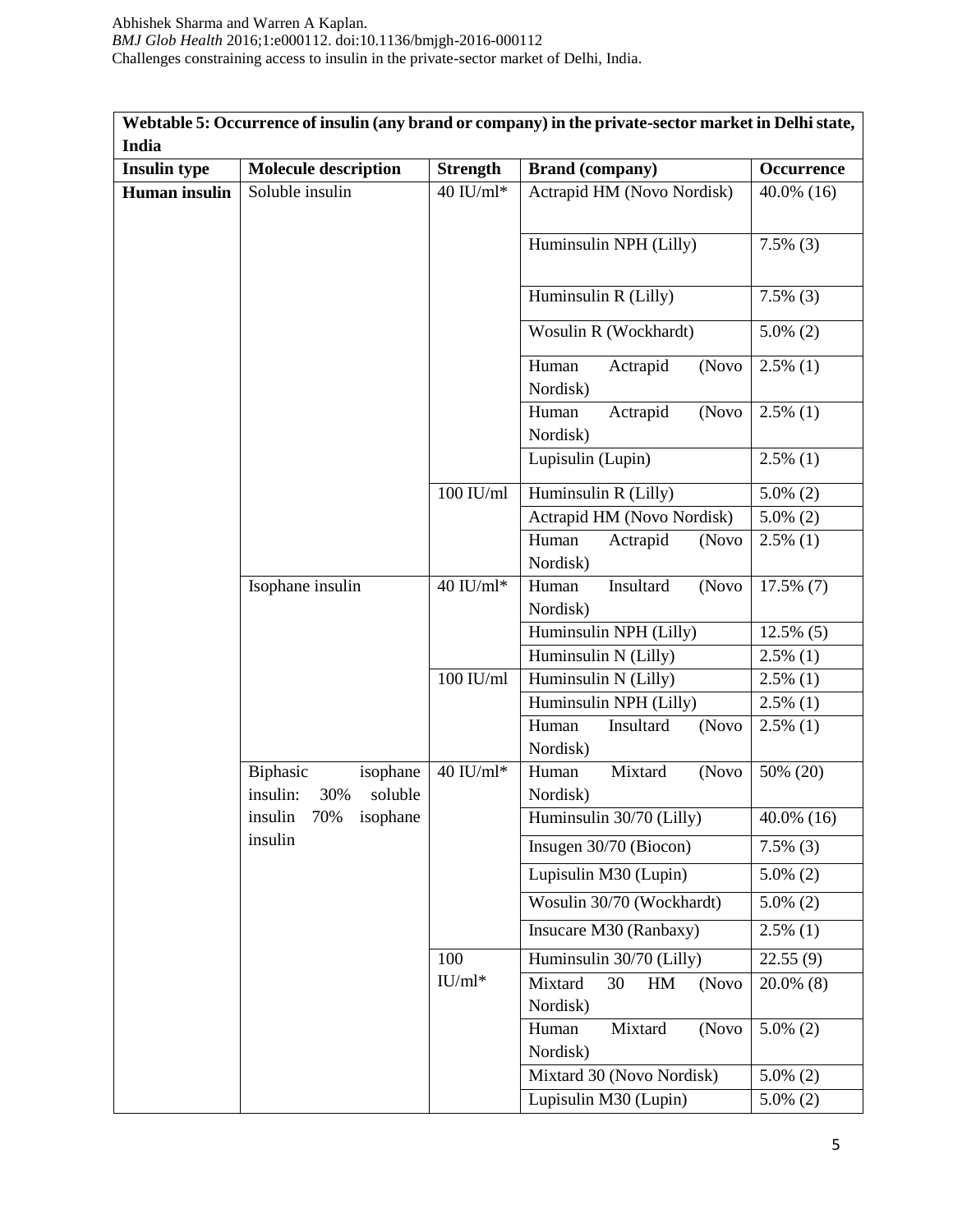|                 |                                                                                    |             | Wosulin 30/70 (Wockhardt)                                        | $5.0\%$ (2)  |
|-----------------|------------------------------------------------------------------------------------|-------------|------------------------------------------------------------------|--------------|
|                 |                                                                                    |             | Mixtard 30 Flexpen (Novo                                         | $2.5\%$ (1)  |
|                 |                                                                                    |             | Nordisk)                                                         |              |
|                 | Biphasic<br>isophane<br>insulin:<br>soluble<br>50%                                 | $40$ IU/ml  | Human Mixtard 50 (Novo<br>Nordisk)                               | $15.0\%$ (6) |
|                 | insulin<br>50%<br>isophane                                                         |             | Huminsulin 50/50 (Lilly)                                         | $7.5\%$ (3)  |
|                 | insulin                                                                            |             | Insugen 50/50 (Biocon)                                           | $7.5\%$ (3)  |
|                 |                                                                                    | 100 IU/ml   | Mixtard<br>50<br>$\mathop{\rm HM}\nolimits$<br>(Novo<br>Nordisk) | $5.0\%$ (2)  |
|                 |                                                                                    |             |                                                                  |              |
| <b>Analogue</b> | Insulin aspart                                                                     | 100         | NovoRapid (Novo Nordisk)                                         | $12.5\%$ (5) |
| insulin         |                                                                                    | $IU/ml*$    |                                                                  |              |
|                 | Biphasic insulin aspart:<br>30% insulin aspart &                                   | $100$ IU/ml | Novo Mix 30 (Novo Nordisk)                                       | $15.0\%$ (6) |
|                 | 70%<br>protamine<br>crystallized aspart                                            |             |                                                                  |              |
|                 | Biphasic insulin aspart:                                                           | $100$ IU/ml | Novo Mix 30 (Novo Nordisk)                                       | $2.5\%$ (1)  |
|                 | 50% insulin aspart &                                                               |             |                                                                  |              |
|                 | 50%<br>protamine                                                                   |             |                                                                  |              |
|                 | crystallized aspart                                                                |             |                                                                  |              |
|                 | Insulin glargine                                                                   | 100         | Lantus Solostar (Sanofi)                                         | $15.0\%$ (6) |
|                 |                                                                                    | $IU/ml*$    | Lantus (Sanofi)                                                  | $7.5\%$ (3)  |
|                 |                                                                                    |             | Basugine (Lupin)                                                 | $5.0\%$ (2)  |
|                 | Insulin glulisine                                                                  | 100         | Apidra Solostar (Sanofi)                                         | $2.5\%$ (1)  |
|                 |                                                                                    | $IU/ml*$    | Apidra (Sanofi)                                                  | $2.5\%$ (1)  |
|                 | Insulin lispro                                                                     | 100         | Humalog (Lilly)                                                  | $5.0\%$ (2)  |
|                 |                                                                                    | $IU/ml*$    |                                                                  |              |
|                 | Insulin lispro<br>biphasic                                                         | $100$ IU/ml | Humalog Mix 25 (Lilly)                                           | $12.5\%$ (5) |
|                 | injection: 25%<br>insulin                                                          |             |                                                                  |              |
|                 | 75%<br>lispro<br>lispro                                                            |             |                                                                  |              |
|                 | protamine                                                                          |             |                                                                  |              |
|                 | Insulin lispro biphasic                                                            | $100$ IU/ml | Humalog Mix 50 (Lilly)                                           | $12.5\%$ (5) |
|                 | injection: 50%<br>insulin                                                          |             |                                                                  |              |
|                 | 50%<br>lispro<br>lispro                                                            |             |                                                                  |              |
|                 | protamine                                                                          |             |                                                                  |              |
|                 | Mean availability of human insulins listed on 2013 Delhi essential medicine list   |             |                                                                  |              |
|                 | Mean availability of analogue insulin listed on 2013 Delhi essential medicine list |             |                                                                  |              |
|                 | * Insulins listed on the 2013 Delhi essential medicines list                       |             |                                                                  |              |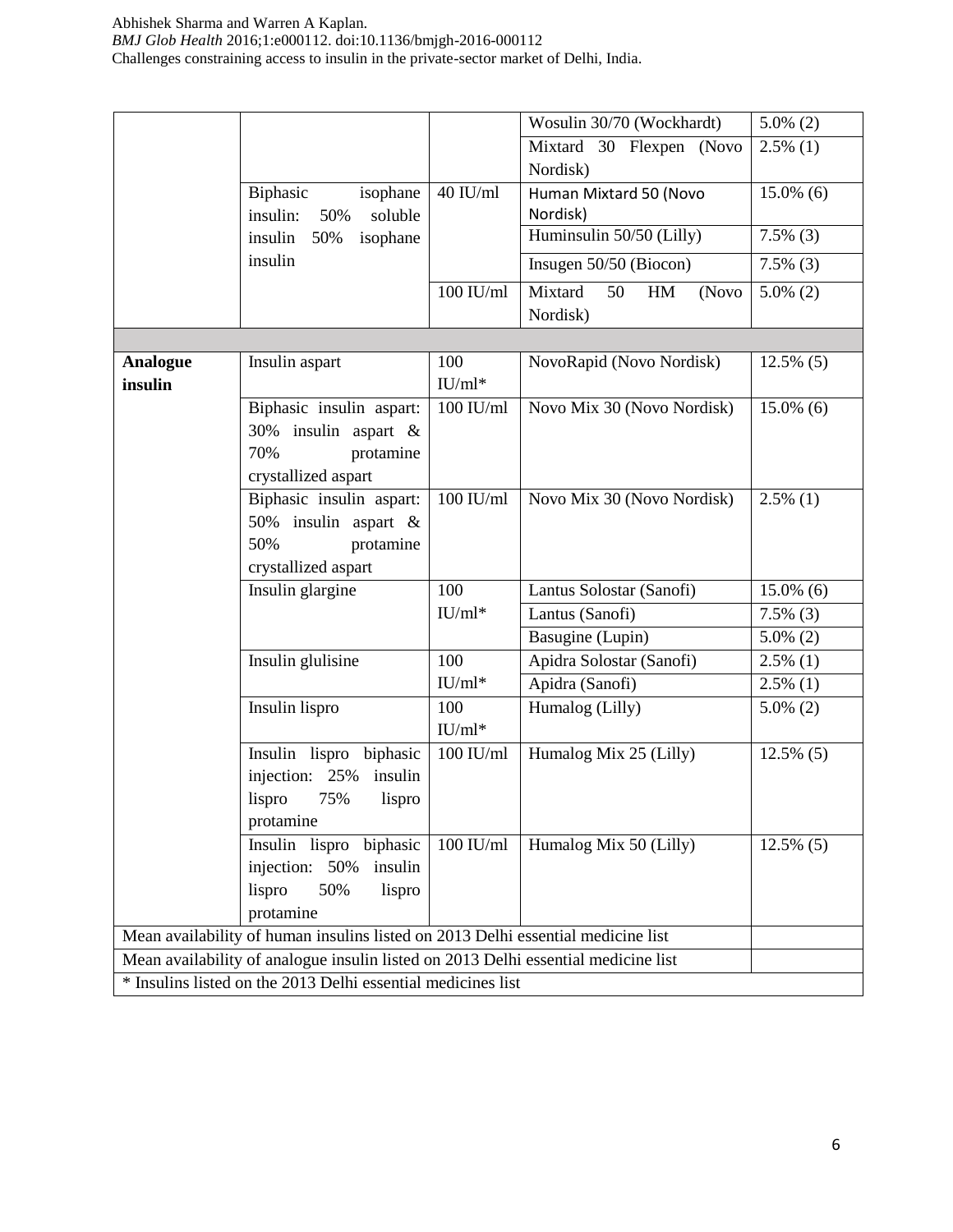| Webtable 6. Median consumer prices (US dollars) of 10 ml 100IU/ml insulin, by place of company's corporate |                           |                       |                        |           |  |  |  |  |
|------------------------------------------------------------------------------------------------------------|---------------------------|-----------------------|------------------------|-----------|--|--|--|--|
|                                                                                                            | headquarters and combined |                       |                        |           |  |  |  |  |
|                                                                                                            | <b>Combined</b>           | <b>Indian company</b> | <b>Foreign company</b> |           |  |  |  |  |
|                                                                                                            | (company of any origin)   |                       |                        |           |  |  |  |  |
|                                                                                                            | Median consumer price     | Median consumer       | Median consumer price  | p-value   |  |  |  |  |
|                                                                                                            | (1)                       | price                 | (3)                    | (4)       |  |  |  |  |
|                                                                                                            |                           | (2)                   |                        |           |  |  |  |  |
| <b>Human</b> insulin                                                                                       |                           |                       |                        |           |  |  |  |  |
| Vial                                                                                                       | <b>USD 5.6</b>            | <b>USD 5.6</b>        | <b>USD 6.2</b>         | $0.0840*$ |  |  |  |  |
| Cartridge                                                                                                  | <b>USD 11.2</b>           | USD 8.1               | <b>USD 11.7</b>        | 0.4467    |  |  |  |  |
| Pen                                                                                                        | <b>USD 18.5</b>           | #                     | <b>USD 18.5</b>        |           |  |  |  |  |
| Analogue insulin                                                                                           |                           |                       |                        |           |  |  |  |  |
| Vial                                                                                                       | #                         | #                     | #                      |           |  |  |  |  |
| Cartridge                                                                                                  | <b>USD 24.9</b>           | <b>USD 26.4</b>       | $USD$ 24.5             | 0.6394    |  |  |  |  |
| Pen                                                                                                        | <b>USD 32.8</b>           | #                     | <b>USD 70.1</b>        |           |  |  |  |  |

|                    | Webtable 7: Affordability of insulin in Delhi state, India |                     |                     |                                                                                                                                 |  |  |  |  |
|--------------------|------------------------------------------------------------|---------------------|---------------------|---------------------------------------------------------------------------------------------------------------------------------|--|--|--|--|
|                    | Median unit 100 IU                                         | Per<br>capita       | Ratio (monthly per  | Number of days per month                                                                                                        |  |  |  |  |
|                    | 10ml vial cost (overall:                                   | of<br>cost          | capita insulin cost | an unskilled lowest worker                                                                                                      |  |  |  |  |
|                    | of<br>company<br>any                                       | monthly             | compared to India's | will have to work to pay for                                                                                                    |  |  |  |  |
|                    | origin)                                                    | insulin supply      | per capita monthly  | his or child's (Type 1                                                                                                          |  |  |  |  |
|                    |                                                            | $\sim$ 1.2 vials or | health spending)    | diabetes) monthly insulin                                                                                                       |  |  |  |  |
|                    |                                                            | 1200 IU)            |                     | supply                                                                                                                          |  |  |  |  |
| Human Vial         | Rs. 350.0                                                  | Rs. 420.0           | 1.15                | 1.47                                                                                                                            |  |  |  |  |
|                    | <b>USD 5.6</b>                                             | <b>USD 6.78</b>     |                     |                                                                                                                                 |  |  |  |  |
| Human Cartridge    | Rs. 693.3                                                  | Rs. 831.96          | 2.28                | 2.92                                                                                                                            |  |  |  |  |
|                    | <b>USD 11.2</b>                                            | <b>USD 13.43</b>    |                     |                                                                                                                                 |  |  |  |  |
| Human Pen          | Rs. 1145.0                                                 | Rs. 1374.00         | 3.76                | 4.82                                                                                                                            |  |  |  |  |
|                    | <b>USD 18.5</b>                                            | <b>USD 22.17</b>    |                     |                                                                                                                                 |  |  |  |  |
| Analogue Vial      | #                                                          |                     |                     |                                                                                                                                 |  |  |  |  |
| Analogue Cartridge | Rs. 1546.7                                                 | Rs. 1856.04         | 5.08                | 6.51                                                                                                                            |  |  |  |  |
|                    | <b>USD 24.96</b>                                           | <b>USD 29.95</b>    |                     |                                                                                                                                 |  |  |  |  |
|                    |                                                            |                     |                     |                                                                                                                                 |  |  |  |  |
| Analogue Pen       | Rs. 2033.0                                                 | Rs. 2439.6          | 6.68                | 8.56                                                                                                                            |  |  |  |  |
|                    | <b>USD 32.8</b>                                            | <b>USD 39.37</b>    |                     |                                                                                                                                 |  |  |  |  |
|                    |                                                            |                     |                     | The prices (collected in Indian Rupees) of all survey insulin products with variable pack sizes (milliliters) and strength were |  |  |  |  |

The prices (collected in Indian Rupees) of all survey insulin products with variable pack sizes (milliliters) and strength were adjusted to 10 ml 100 IU/ml pack for purpose of comparisons. Per capita monthly insulin need is calculated based on WHO daily defined dose of 40 IU/day. The wage of a lowest paid unskilled worker during the time of survey was Rs. 8554 per month (i.e. daily wage of Rs. 285.1).<sup>2</sup> The 2013 annual per capita health expenditure (both public and private sectors combined) was USD 69.0 (Rs. 4,275.9) i.e. monthly USD 5.74 (Rs. 365.33).<sup>3</sup>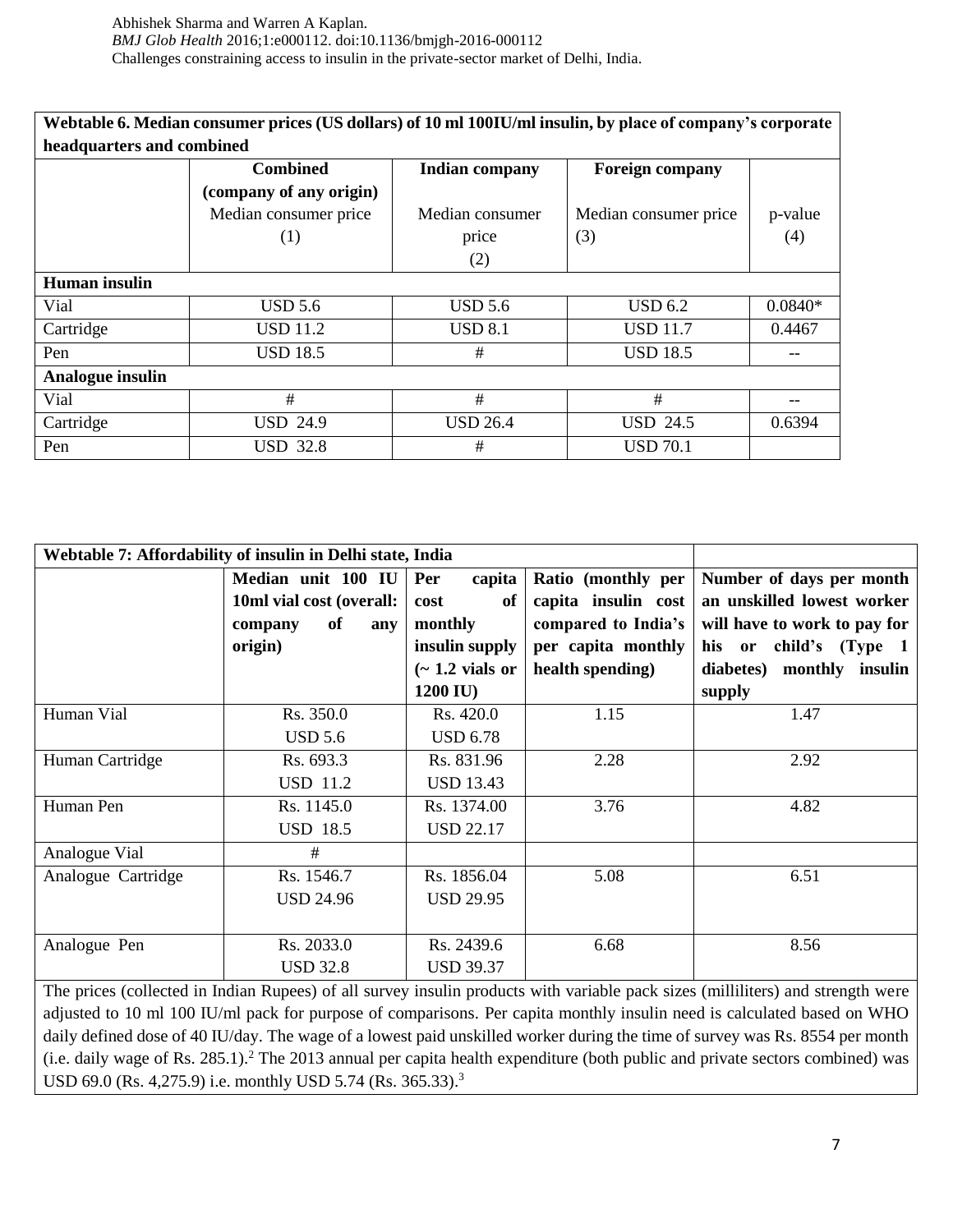# **Webtable 8: Price components of the internationally manufactured (imported) insulin products found in the privatesector market in Delhi state**

| <b>Insulin</b>       | <b>Product</b><br><b>brand</b>   | Country<br>of      | Package   | <b>Percentage mark-ups</b> |               |               |
|----------------------|----------------------------------|--------------------|-----------|----------------------------|---------------|---------------|
| molecule             | (company)                        | <b>Manufacture</b> | form      | Import<br>to               | Wholesale     | Import<br>to  |
| [Number<br><b>of</b> |                                  |                    |           | wholesale                  | to            | consumer      |
| products found       |                                  |                    |           | price<br>(per              | consumer      | price<br>(per |
| facility<br>in       |                                  |                    |           | ml)                        | price<br>(per | ml)           |
| survey]              |                                  |                    |           |                            | ml)           |               |
| Human insulin        |                                  |                    |           |                            |               |               |
| Soluble<br>insulin   | Huminsulin R® (Lilly)            | Egypt              | Vial      | 16.72%                     | 18.76%        | 38.62%        |
| 100 IU/ml [3]        | Human Actrapid® (Novo            | <b>Brazil</b>      | Cartridge | 26.95%                     | 19.34%        | 51.50%        |
|                      | Nordisk)                         |                    |           |                            |               |               |
|                      | Human Actrapid® (Novo            | Denmark            | Pen       | $\ast\ast$                 | 16.57%        | $**$          |
|                      | Nordisk)                         |                    |           |                            |               |               |
| Isophane insulin     | Huminsulin® N (Lilly)            | Egypt              | Vial      | 14.90%                     | 18.74%        | 36.43%        |
| 100 IU/ml $[3]$      | Huminsulin® NPH (Eli             | France             | Cartridge | 16.73%                     | 17.64%        | 37.33%        |
|                      | Lilly)                           |                    |           |                            |               |               |
|                      | Human Insultard® (Novo           | <b>Brazil</b>      | Cartridge | 14.46%                     | 24.87%        | 42.93%        |
|                      | Nordisk)                         |                    |           |                            |               |               |
| Biphasic             | Human Mixtard® (Novo             | Denmark            | Vial      | $**$                       | 22.52%        | $**$          |
| isophane insulin:    | Nordisk)                         |                    |           |                            |               |               |
| 30%<br>sol<br>70%    | Huminsulin®<br>30/70             | Egypt              | Vial      | 11.18%                     | 24.96%        | 38.94%        |
| isophane<br>100      | (Lilly)                          |                    |           |                            |               |               |
| $IU/ml$ [5]          | Huminsulin® 30/70 (Eli           | France             | Cartridge | 16.21%                     | 24.43%        | 44.61%        |
|                      | Lilly)                           |                    |           |                            |               |               |
|                      | Mixtard <sup>®</sup> 30 HM (Novo | <b>Brazil</b>      | Cartridge | 33.41%                     | 16.06%        | 54.83%        |
|                      | Nordisk)                         |                    |           |                            |               |               |
|                      | Mixtard <sup>®</sup> 30 HM (Novo | Denmark            | Pen       | 27.23%                     | 24.55%        | 58.46%        |
|                      | Nordisk)                         |                    |           |                            |               |               |
| Biphasic             | Mixtard® 50 HM (Novo             | Denmark            | Cartridge | 26.46%                     | 19.34%        | 50.92%        |
| isophane insulin:    | Nordisk)                         |                    |           |                            |               |               |
| 50%<br>50%<br>sol    |                                  |                    |           |                            |               |               |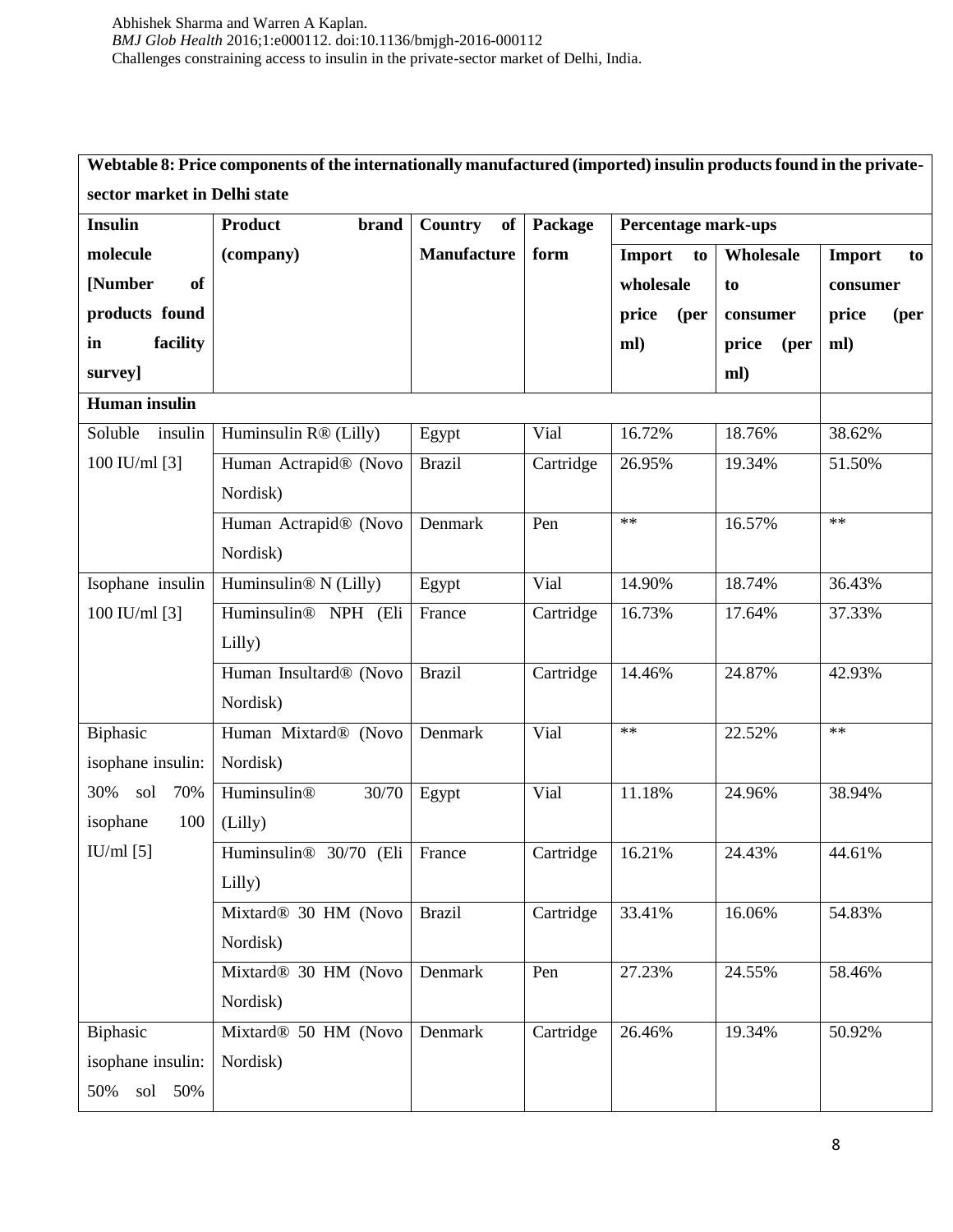| 100<br>isophane    |                                                |                       |           |            |        |            |
|--------------------|------------------------------------------------|-----------------------|-----------|------------|--------|------------|
| IU/ml [1]          |                                                |                       |           |            |        |            |
| <b>Analogue</b>    |                                                |                       |           |            |        |            |
| insulin            |                                                |                       |           |            |        |            |
| Insulin<br>Aspart  | Rapid®<br><b>Novo</b><br>(Novo                 | Denmark               | Pen       | 20.71%     | 24.87% | 50.73%     |
| 100 IU/ml [1]      | Nordisk)                                       |                       |           |            |        |            |
| Biphasic insulin   | Novo Mix <sup>®</sup> 30 (Novo                 | <b>Brazil</b>         | Cartridge | 25.84%     | 13.98% | 43.43%     |
| aspart:<br>Insulin | Nordisk)                                       |                       |           |            |        |            |
| Aspart<br>$\&$     | Novo Mix <sup>®</sup> 30 (Novo                 | <b>Brazil</b><br>$\&$ | Pen       | 8.44%      | 24.83% | 35.37%     |
| Protamine          | Nordisk)                                       | Denmark               |           |            |        |            |
| crystallized       |                                                |                       |           |            |        |            |
| 30/70;<br>Aspart   |                                                |                       |           |            |        |            |
| 100 IU/ml [1]      |                                                |                       |           |            |        |            |
| Biphasic insulin   | Novo Mix®<br>50 (Novo                          | Denmark               | Pen       | 15.98%     | 31.0%  | 51.99%     |
| Insulin<br>aspart: | Nordisk)                                       |                       |           |            |        |            |
| $\&$<br>Aspart     |                                                |                       |           |            |        |            |
| Protamine          |                                                |                       |           |            |        |            |
| crystallized       |                                                |                       |           |            |        |            |
| 50/50;<br>Aspart   |                                                |                       |           |            |        |            |
| 100 IU/ml. [1]     |                                                |                       |           |            |        |            |
| Insulin glargine   | Lantus® (Sanofi-Aventis)                       | Germany               | Cartridge | 11.47%     | 29.40% | 44.24%     |
| 100 IU/ml [3]      | Basugine® (Lupin)                              | China                 | Cartridge | 74.68%     | 30.85% | 128.57%    |
|                    | Lantus® Solostar (Sanofi-                      | Germany               | Pen       | $\ast\ast$ | 82.48% | $**$       |
|                    | Aventis)                                       |                       |           |            |        |            |
| Insulin glulisine  | Apidra® (Sanofi-Aventis)                       | Germany               | Cartridge | ##         | ##     | 41.26%     |
| 100 IU/ml [2]      | Apidra Solostar® (Sanofi-                      | Germany               | Pen       | ##         | ##     | 43.73%     |
|                    | Aventis)                                       |                       |           |            |        |            |
| Insulin<br>lispro  | Humalog <sup>®</sup> (Eli Lilly <sup>®</sup> ) | Italy                 | Cartridge | 5.31%      | 19.07% | 25.40%     |
| 100 IU/ml [1]      |                                                |                       |           |            |        |            |
| Insulin<br>Lispro  | Humalog® Mix (Eli Lilly)                       | Italy & USA           | Cartridge | 6.20%      | 24.46% | 32.17%     |
| Biphasic           | Humalog® Mix 25 (Eli                           | <b>USA</b>            | Pen       | $\ast\ast$ | 19.20% | $\ast\ast$ |
| injection:<br>25%  | Lilly)                                         |                       |           |            |        |            |
| insulin<br>lispro  |                                                |                       |           |            |        |            |